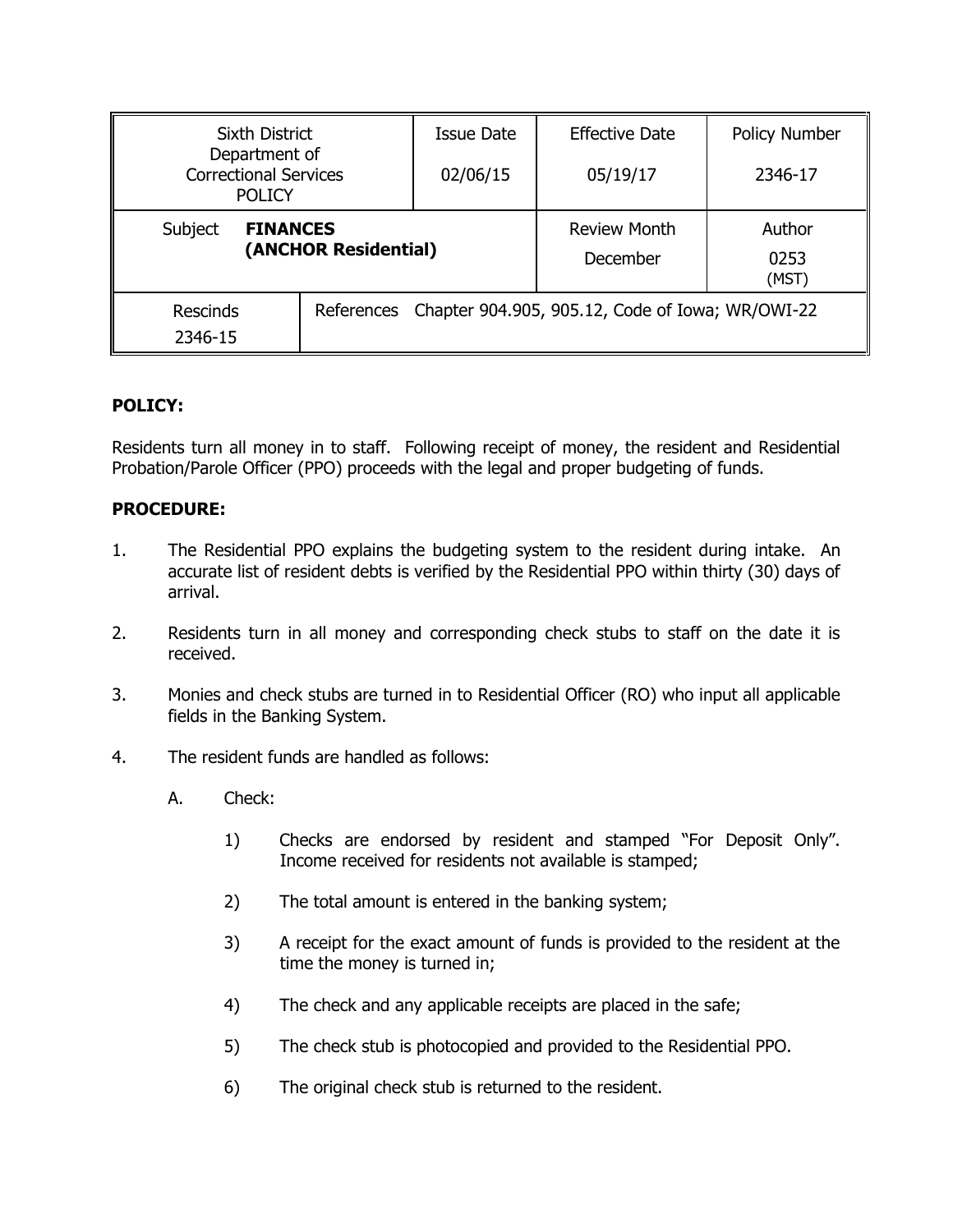# **POLICY NUMBER 2346-17 PAGE 2 OF 3**

**PROCEDURE:** (continued)

- B. Paycard:
	- 1) Resident turns in pay cards. Pay cards are kept by the facility.
	- 2) Resident provides a paystub each pay period;
	- 3) Credit card transaction is completed entering the budgeted amount. Two (2) receipts print; one (1) resident signs and is stapled to the banking system receipt, one (1) is given to resident.
	- 4) Total amount of credit receipt is entered in the banking system (banking system and credit card receipt amounts must match);
	- 5) RO makes two (2) copies of the banking receipt. One (1) copy is given to the resident and one (1) copy along with signed credit card receipt (stapled) is placed in the safe.
	- 6) The original paystub and one (1) credit card receipt is returned to the resident. A copy of the paystub is provided to the Residential PPO.
- C. Direct Deposit: (Only when no other payment process is available)
	- 1) Resident provides paystub each pay period;
	- 2) Total amount of paystub is entered in banking system;
	- 3) RO makes two (2) copies of the paystub. Provide one (1) copy to the Residential PPO and place one (1) copy in the safe.
	- 4) The original paystub and one (1) copy of receipt from banking are returned to the resident.
- 5. Designated Department staff empties the lock box weekly and transfers all funds to the Administrative Office.
- 6. The Residential PPO meets with each resident bi-weekly to complete budgets.
- 7. The following priorities govern the expenditure of resident funds:
	- A. Court support of dependents;
	- B. Restitution ordered by the Court under Chapter 910.
	- C. Outstanding debts owed to DCS (bus passes, NTS tickets, house loans etc.)